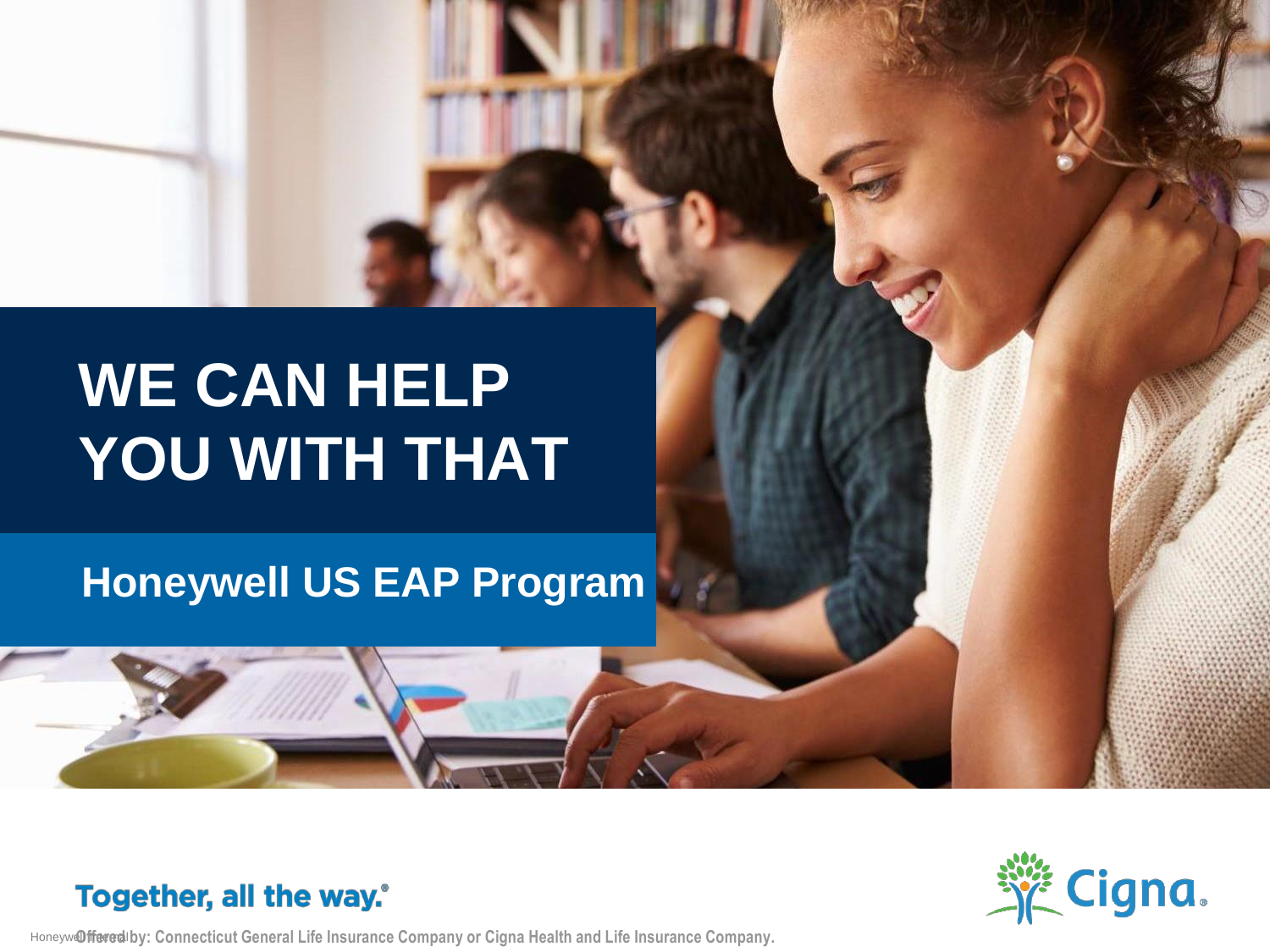### **Comprehensive EAP support**

• Consultative support for management team





**Site**

- Critical incident management
	- Disaster response
	- Wellness support

## **Support 1-800-944-4887**

**Healthresourceprogram.com For HR and managers: [www.cigna.com/eapmanager](http://www.cigna.com/eapmanager)**

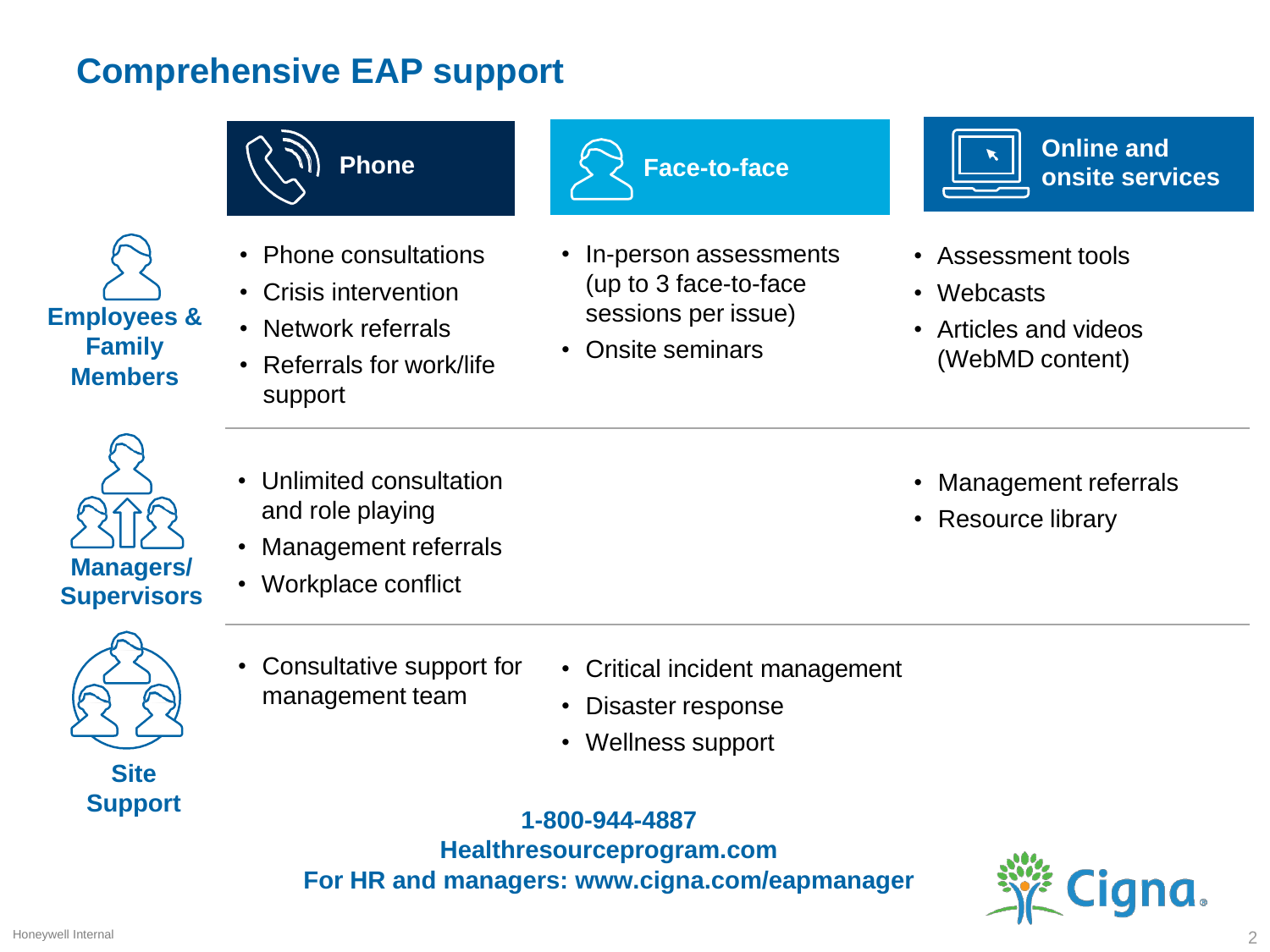#### **Life Issues Employees and Family Members Face**



#### **Easy access 24/7 – however and whenever needed!**

- Employees and household family members are eligible for EAP services
	- NOT required to be enrolled in HON medical
- Support for face to face counseling sessions
	- up to 3 visits per issue at no cost
	- Transition to mental health coverage if needed
- Telephonic support
- Online interactive tools and educational materials



**Individual**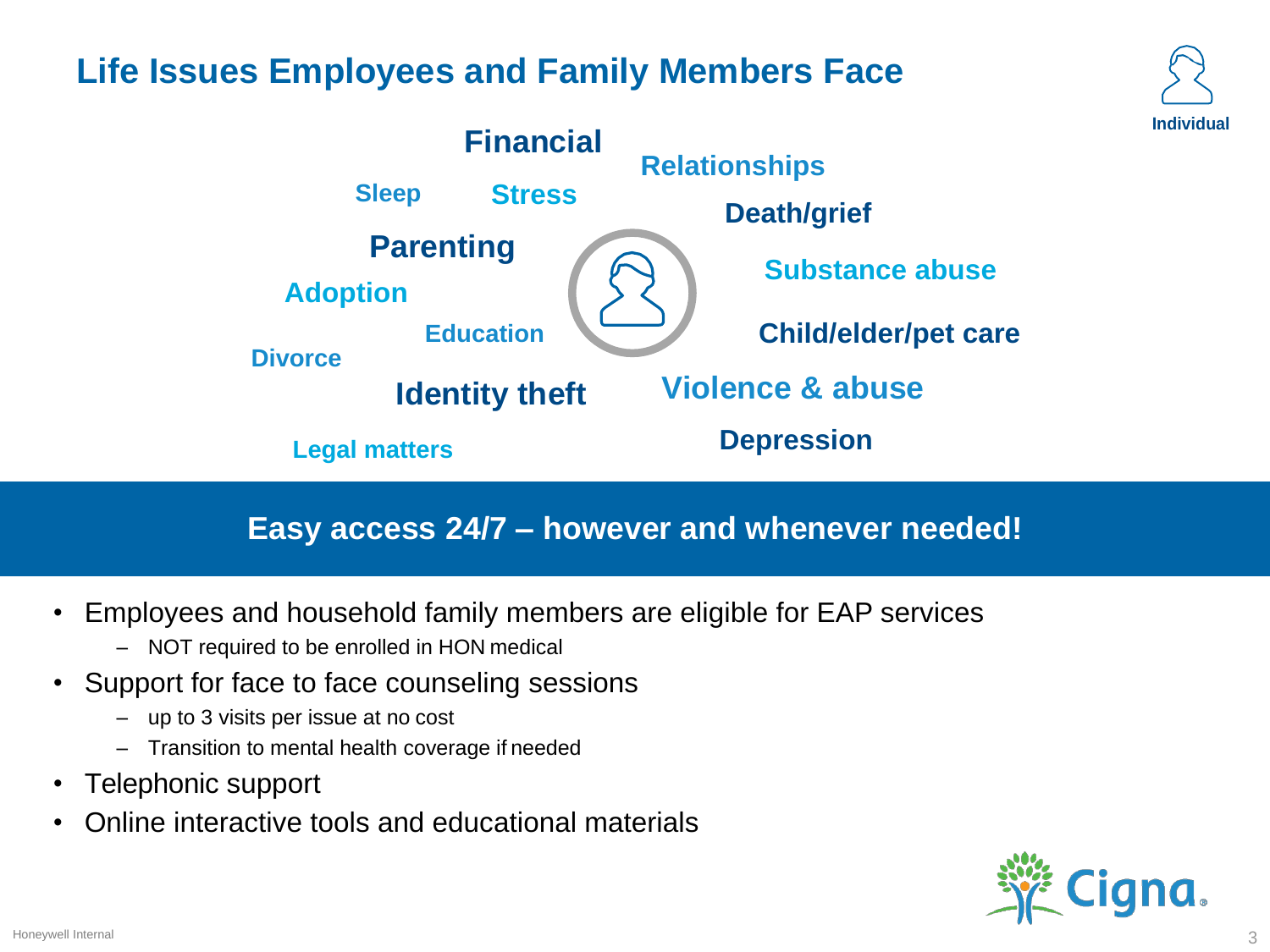## **EAP Resources for HR and Managers**

- Critical incident stress management: site closings, reductions in force, traumatic events, or employee death
- Organizational change management
- Performance decline
- Substance use concerns
- Violence in the workplace
- Workplace conflict
- Management referrals
	- **Informal:** Encourage voluntary access to EAP during early stages of performancedecline
	- **Formal:** Performance-based voluntary referral; subject to signed release; Cigna willreport compliance
	- **Mandatory:** EAP is condition of continued employment (e.g., substance use concerns); subject to signed release; Cigna will report compliance
- Direct escalations from HR and managers to Lori Velez

#### **For HR and Managers: [www.cigna.com/eapmanager](http://www.cigna.com/eapmanager)**